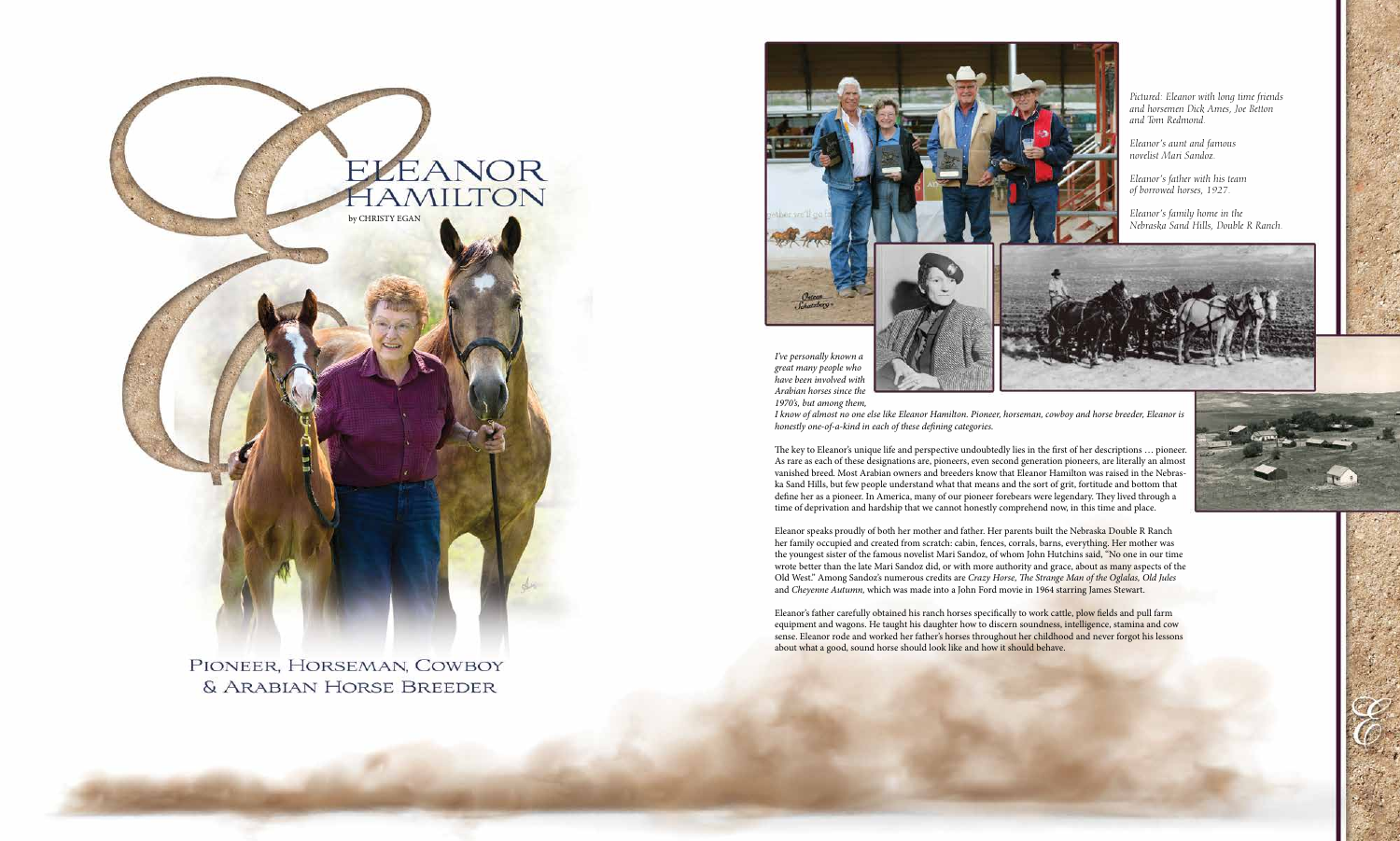*Pictured: Hesa Zee+/ (Xenophonn x Somthing Special).* 

*Eleanor with Rod Matthiesen, her long-time in-house trainer and coach.*

*Eleanor at the 2015 APAHA Awards.*





*Below: Crown Musc+ (\*Muscat x Crown Juel, by Silver Baron) pictured with four of his daughters.*

"Those horses of my childhood formed my lifetime opinions as a horseman and created a clear picture of what the ideal horse should be in my mind," Eleanor says. "We didn't have tractors and cars in the beginning. We rode horses to work cattle, tend the fields and to get us to town and to school in all kinds of weather. I love a beautiful Arabian horse, but the important charac teristics of a horse to me begin with honesty, trainability and the soundness, talent and gumption to get the job done. We worked those horses of my youth through long, trying days, in every weather, and they did not let us down. The basics of the sound, dependable horse is, and always will be, the very essence of my Arabian and Half-Arabian breeding programs."

Eleanor's Arabian Farm is 38 years old this year. Eleanor, personally, is 85 (born: February 28, 1936). When she first started looking for a horse as an adult, she was not in search of a stallion or a broodmare, she was looking for a good horse to ride. She and her husband, Harold, lived and worked in Min nesota. At the time, Shinder's News Stand in Minneapolis was a great place to find all sorts of books, magazines and newspapers. Eleanor stopped there frequently and looked for horse magazines. In one of them the mention of an Arabian horse sale in Minnesota got her attention and she went. By the 1960s she owned her first registered Arabian horse.

It was Eleanor's Arabians' trainer, Rod Matthiesen, who introduced Eleanor to reining with Arabians. A trainer for over 50 years, Rod has been with Eleanor's Arabians since the 1980s and helped Eleanor select and purchase her first breeding stallion and first national quality Arabian show horse, Crown Musc+ (\*Muscat x Crown Juel, by Silver Baron). The original representative for Elea nor's Arabians, Crown Musc+ was shown by Eleanor and Rod for over 10 years, first in halter and then in reining and western pleasure, open and amateur. As the farm's foundation breeding stallion, Crown Musc+ sired over 100 offspring, purebred and Half-Arabian, among them 14 national winners, including na tional and reserve national champions Fire Musc+, Grand Casino+, CMS Super Chick, and Summer Dai+. The crown jewel of Crown Musc+'s first foal crop, Fire Musc+, was a U.S. Reserve National Champion in the Reining Futurity/ Maturity and became a great broodmare. Her national champion offspring include Zee Fire Ball+/, Heza Fire Walker, Zee Fire Storm and the Reserve National Champion, Sheza Fire-Cracker.

"WE WORKED THOSE HORSES OF MY YOUTH THROUGH LONG. TRYING DAYS, IN EVERY WEATHER, AND THEY DID NOT LET US DOWN. THE BASICS OF THE SOUND, DEPENDABLE HORSE IS, AND ALWAYS WILL BE, THE VERY **ESSENCE OF MY** ARABIAN AND HALF-ARABIAN BREEDING PROGRAMS. *~ Eleanor Hamilton*

"Crown Musc+ came to our barn when it was brand new and he was a young and talented horse," says Eleanor. "He was the yardstick by which I measured my breeding horses for 20 years regarding talent, quality, temperament and trainability. He set the standard."

Although Eleanor started early with horses on her family's ranch in the Sand Hills, she came back to them somewhat later in life. It never dawned on her to let it slow her down. She took up reining in her fifties and was President of the Arabian Reining Horse Association for many years, as well as secretary for the Minnesota Arabian Horse Breeders. Eventually she became well recognized for her accomplishments and was named APAHA Amateur Working Western Rider of the Year in 2007 and 2012, and APAHA Breeder of the Year in 2015.

As a breeding farm, Eleanor's Arabians hit the big time with the 1995 arrival of the Arabian stallion Hesa Zee+/. Already a 1993 Scottsdale Reining Champion, 1994 U.S. Reining Top Ten and Canadian Reserve National Reining Champion in 1995, Hesa Zee+/ had a career total of six national top ten awards, three in open and three in amateur. His first foals began to arrive in 1994. He brought a new level of national notoriety to Eleanor's. When Eleanor added Hesa Zee+/ to her program in 1995, it brought with it all of the success and talent of the original "Zee" as well, Hesa Zee's sire, Xenophonn (Bolero++ x Farviews Kamal, by Guardsman). The foundation stallion for Miller's Arabians, Red Bluff, California, Xenophonn was U.S. National Champion Cutting Horse (both Novice and Open) in 1979 and again in the Open in 1982. The leading working western sire for many years, Xenophonn has numerous national champions and reserves in all working western disciplines, but especially in cutting. Hesa Zee+/ has been following in his father's hoofprints as a sire of working west ern national winning horses since his first foal crop. Two of those 1994 foals became Hesa Zee+/'s first two national winners.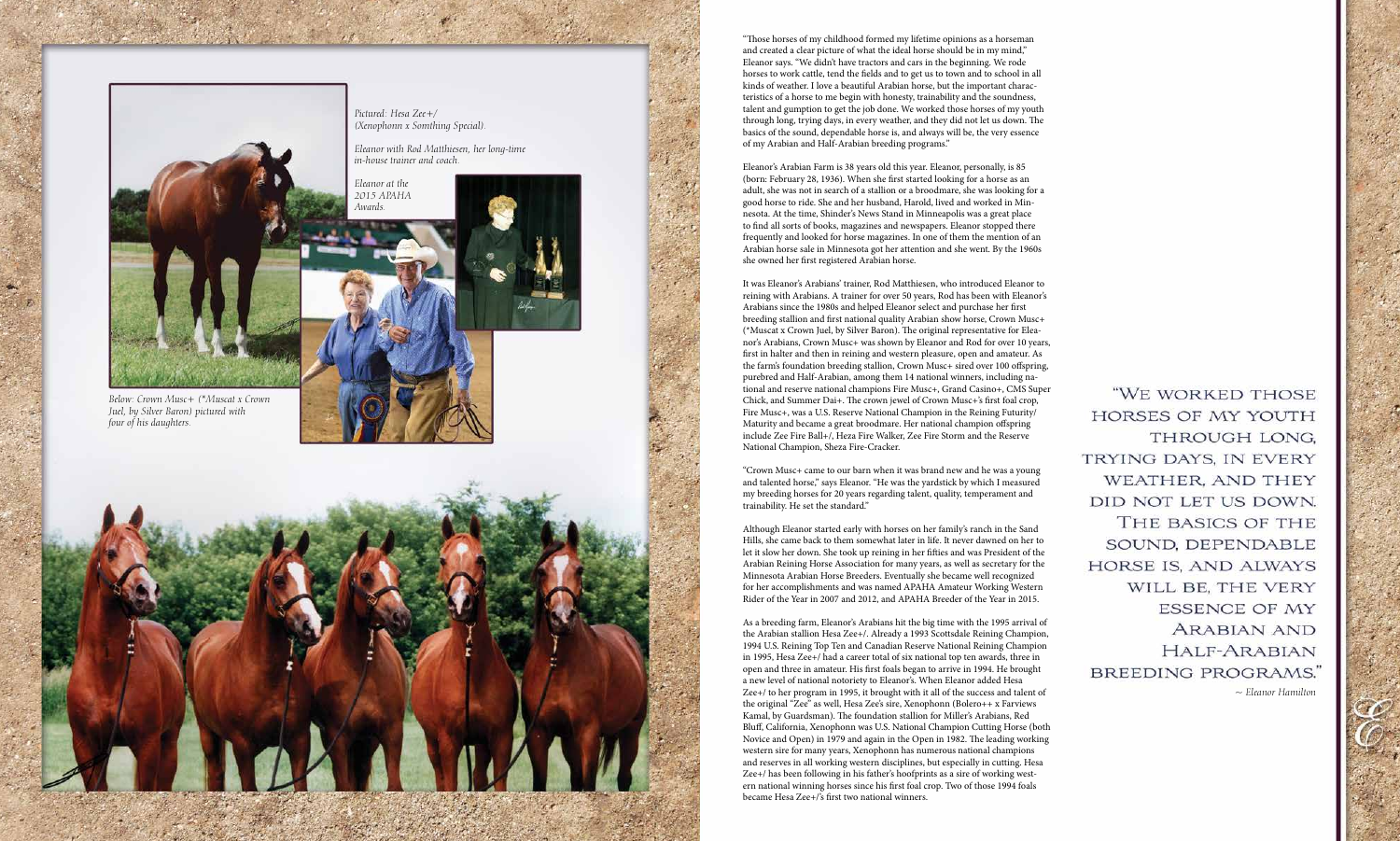One was literally Hesa Zee+/'s first offspring, aptly named Hezas First. A bay mare, she was 1999 U.S. National Top Ten in the Reining Horse Futurity 5 & Under. The second was Hezas Kool, 1999 U.S. Reserve National Champion Working Cow Horse, Amateur. Both of those national



winners were out of Xenophonn daughters. At that point, Eleanor had already purchased several Xenophonn mares but the national success of those initial champions undoubtedly inspired her to buy more. Over the ensuing years she has owned eight. Eventually, however, the Hesa Zee+/ cross with \*Muscat daughters and daughters of the \*Muscat son, Crown Musc+ have dominated his national's list. Of Hesa Zee+/'s national winners, 30% of them are out of \*Muscat or Crown Musc+ daughters, and the \*Muscat daughter Artymusme accounts for five of those. A mare of fine pure Polish and Russian breeding, Artymusme's national winners with Hesa Zee+/ include reining national champions: Art By Hesa, EAF Hesa Artist+/, and Hesa Artfull Zee.

It comes as a surprise to no one who knows him that Rod Matthiesen, Eleanor's Arabians' long-time in-house trainer and coach, has some very common-sense thoughts about Hesa Zee+/'s success story. "There are two basic things that make Hesa Zee+/ bloodlines stand out in performance," Rod notes. "First, Hesa Zee+/'s get are built to do the job. They enjoy what they do because they can do the work, soundly and efficiently. Secondly, they are quiet-minded and very trainable. Hesa Zee+/ had these characteristics as an individual in large quantities, and he was great at passing them on. Years ago, Arabian horse breeders bred their pretty halter horses to performance horses, thinking they would get a pretty performance horse. It just doesn't work out that way very often. The mind set you need for a great halter horse includes a high 'flight response' for that great, ready-to-spook, wide-eyed, ears-up look. That is not what you want in a working western athlete. For the breeder's part you need to put in time, thought and money. Eleanor has done all of that for many years and she has stuck to her guns about having a top working horse that is a real ranch horse, and not just a pretty face. I once read an article about the King Ranch in Texas, where they talked about how everybody who rode their horses had a say in their breeding program. They listened to the cowboys, the people who rode those horses, day in, day out, cutting cattle, fixing fence. Eleanor listens to her people that way too."





Osteen<br>Schatzberg To date, Hesa Zee+/ has sired 30 offspring that have won National Championships and/or Reserves and a total of 47 national winners, both purebred and Half-Arabian at the Youth, U.S., Canadian and Sport Horse National Championships. Hesa Zee+/ has added 40 registered offspring since his death, 50% purebreds, 50% Half-Arabians. Five of these youngsters are already national winners. Annually, Hesa Zee+/ continues to be named among the leading working western sires, frequently right at the top, and his daughters are proving to be extraordinary producers of national winners as well.

*Eleanor's Arabians Breeding Manager, Mark Coombs.* 

*2018 U.S National Champion Zee Fire Ball+/ (Hesa Zee+/ x Fire Musc+ by Crown Musc+)*





*Eleanor, Pam and Justin Rose with Heza Fire Walker (Hesa Zee+/ x Fire Musc+ by Crown Musc+).*

*Colby Powell and Art By Hesa (Hesa Zee+/ x Artymusme).*

*Multi-National Champion Dunit My Way RA (Hollywood Dun It x Minding Ps and Qs, by Hesa Zee+/) with Crystal McNutt and Kathie Hart.*

HESA ZEE+/S GET ARE BUILT TO DO THE JOB. THEY ENJOY WHAT THEY DO BECAUSE THEY CAN DO THE WORK. SOUNDLY AND EFFICIENTLY.

Noted breeder and horseman Dick Ames of Cedar Ridge Arabians, was good friends with Eleanor for many years. The two of them collaborated on reining competitions, sponsoring prize money and trophies. They bid against each other at Minnesota Breeders and Scottsdale stallion service auctions, thoroughly enjoying the competition they afforded each other, in and out of the show pen. The Hesa Zee+/ cross with Dick Ames' mare Sarabask (Serinask x Charrisma) helped the Hesa Zee+/ legend blossom with three full sisters sired by him, producing ten national or reserve national champions to date. The middle sister, Minding Ps and Qs, U.S. Reserve National Champion Reining and Canadian National Champion Reining AOTR 40+, is the dam of seven of those national and/or reserve national champions. *Artymusme*

Breeding high quality purebred Arabians is hard work and ongoing success is not guaranteed, but breeding consistent, high quality Half-Arabians might be even more difficult. Success with the frequent breed crosses of American Saddlebred or Quarter Horse with Arabian can take even more time and imagination than purebred Arabian horse breeding. Horses that produce well within their own breeds often do not cross well with other breeds. And sometimes they do far better with other breeds. Eleanor's enviable success record is balanced equally between purebreds and Arabian-Quarter Horse crosses. "It's been an interesting journey," Eleanor laughs. "I started a bit of a trend when my Triple Colonel son, CG Colonel Jac sired the Canadian National Champion

*Hesa Artfull Zee (Hesa Zee+/ x Artymusme) and Gary Ferguson, Scottsdale 2020.*

*~Rod Matthiesen*